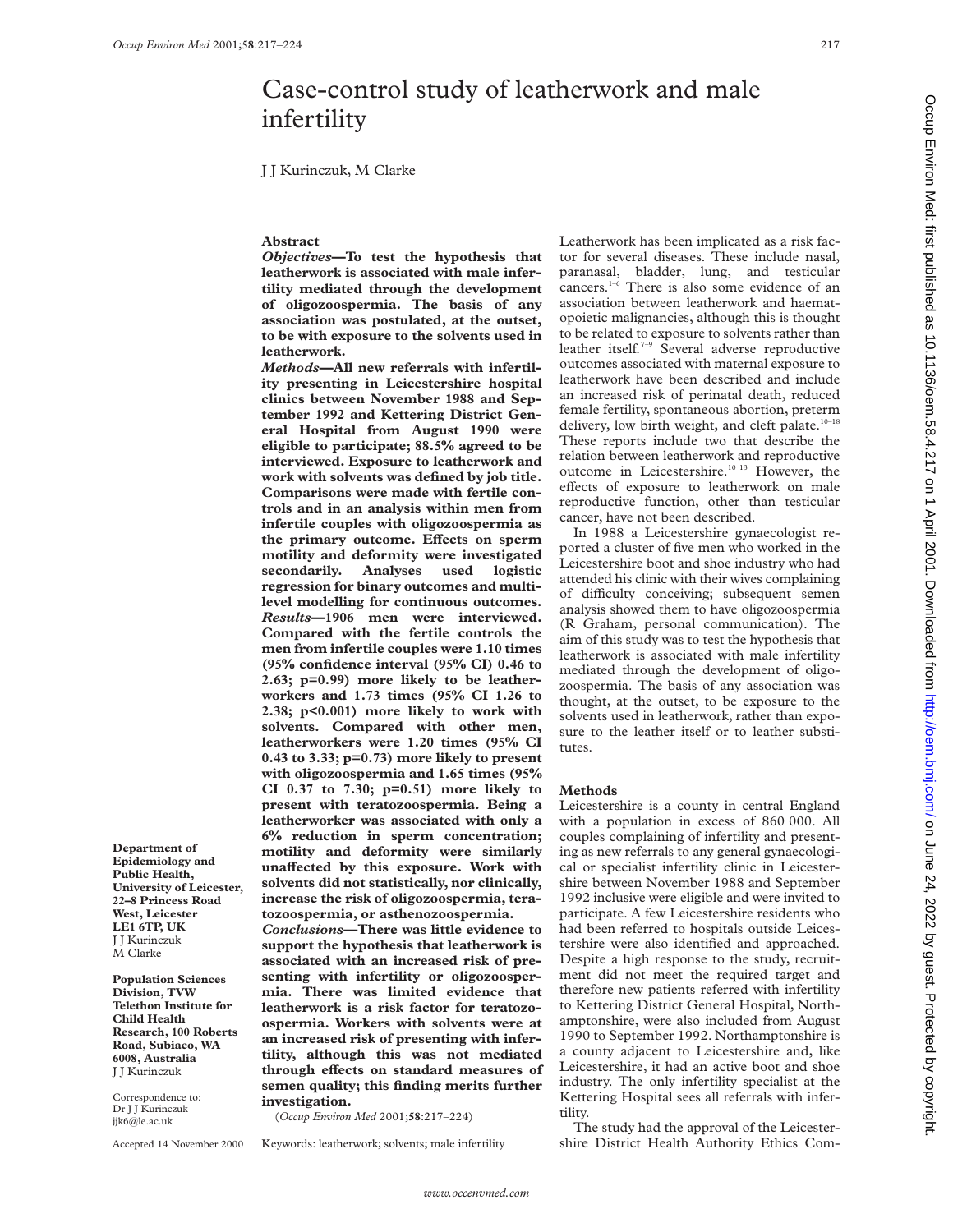# DATA COLLECTION

The data were collected with a structured questionnaire administered by an interviewer. Both members of each couple were interviewed separately at the clinic. However, for the purposes of the results reported here only data from the interviews with male partners were used. Home interviews were conducted when patients were missed at the clinic. The questionnaire was designed to collect demographic and personal details, detailed occupational history, general medical and lifestyle information, and reproductive history. The results of routine semen analyses performed for clinical indications were obtained from the microbiology laboratories of the Leicester Royal Infirmary (the only testing laboratory in Leicestershire at that time) and Kettering District General Hospital. Semen analysis was carried out in both laboratories in accordance with the World Health Organisation guidelines.<sup>19</sup>

### EXPOSURE DEFINITION

The two exposures of interest were leatherwork defined as a binary term (yes or no) and any occupations which involved work with solvents, similarly defined (yes or no). These were derived from the reported occupations that were coded with the 1970 and 1980 Office of Population Censuses and Surveys classification of occupation.20 21 Leatherwork has a series of exclusive codes within each classification and was therefore straightforward to define. Jobs involving work with solvents were defined at the outset by reference to the occupational literature. The jobs and their codes included in both groups are given as an appendix, this list includes only those occupations experienced by the study participants.

#### CASE -CONTROL COMPARISONS

Two sets of case-control comparisons were carried out. The first comparisons used men from couples presenting with infertility resident in Leicestershire who were defined as the cases (Kettering patients and other couples living outside Leicestershire were excluded). The controls for this set of comparisons were the fathers of the control birth population from the Leicestershire perinatal mortality case-control study born 1985–92 inclusive.<sup>22 23</sup> The perinatal mortality study, which started in 1976, is an ongoing population based case-control study of all perinatal deaths to Leicestershire residents. The controls are a robust representative sample of all Leicestershire births.<sup>22</sup> The control exposure information used in the comparison for the study reported here was derived from the parental details recorded in the perinatal study. The details collected about the father in the perinatal study were limited to current occupational details only and were collected from the mother. Thus, confounder data were not available and could not be adjusted for in this part of the analysis.

The second set of comparisons was based on an analysis within the men of couples presenting with infertility. That is, all the men from infertile couples with semen results were divided, on the basis of the results of the semen analysis, into cases who had oligozoospermia and controls who did not. Oligozoospermia was defined as a sperm concentration of 20 million/ml or less.<sup>19</sup> Cases were defined as those men who had oligozoospermia in both samples when two semen samples were tested and in the single sample when only one sample was available. Men without a semen result were not included in this part of the study analysis. The effects of exposure on sperm motility and morphology were also examined. Asthenozoospermia was defined as having 50% or less motile sperm in all samples tested.<sup>19</sup> A high percentage of deformed sperm, teratozoospermia, was defined as having 70% or greater deformed sperm in all samples tested.<sup>19</sup>

The calculation of sample size for the study was based on the second arm of the analysis. The prevalence of leatherwork in the general population of men of reproductive age was estimated as 13/1000 men. The calculation of sample size indicated that for the analysis based on oligozoospermia to have 90% power to detect a relative risk of 3.0 at the 5% level of significance, the comparison would need to be based on 1000 cases and 1000 controls.<sup>24</sup> As pilot work had indicated that the split of oligozoospermia to a normal sperm concentration was 50:50, the target sample size for interview was 2 000 men.

#### ANALYSIS

#### Binary outcome analysis

Unadjusted odds ratios (ORs) were estimated with 95% confidence intervals (95% CIs) and adjusted ORs were estimated with unconditional logistic regression.<sup>25</sup> All potential confounding variables were included as categorical or binary terms in the regression model containing the outcome (case or control) and explanatory variable of interest (occupational exposure). The conventional likelihood ratio test was used to assess whether terms could be removed from the model—that is, twice the change in log likelihood was compared with the  $\chi^2$  distribution on the change in degrees of freedom commensurate with the term removed on each occasion. The terms were removed in ascending order of the likelihood ratio test and all terms that did not represent a significant (p<0.05) component of the model were removed. The need for interaction terms was then assessed. The confounders considered were: illnesses possibly causing infertility; operations potentially affecting fertility; medicines or drugs potentially affecting fertility; exposure to *x* radiation; alcohol consumption; caffeine intake; smoking; whether they were currently working or not; social class; age; marital status; working pattern; fixed (or not) place of work; use of cleaning agents; use of solvents; use of paints; use of colour mixing solutions; and use of welding equipment. The operations we considered as potentially affecting fertility were: operations for testicular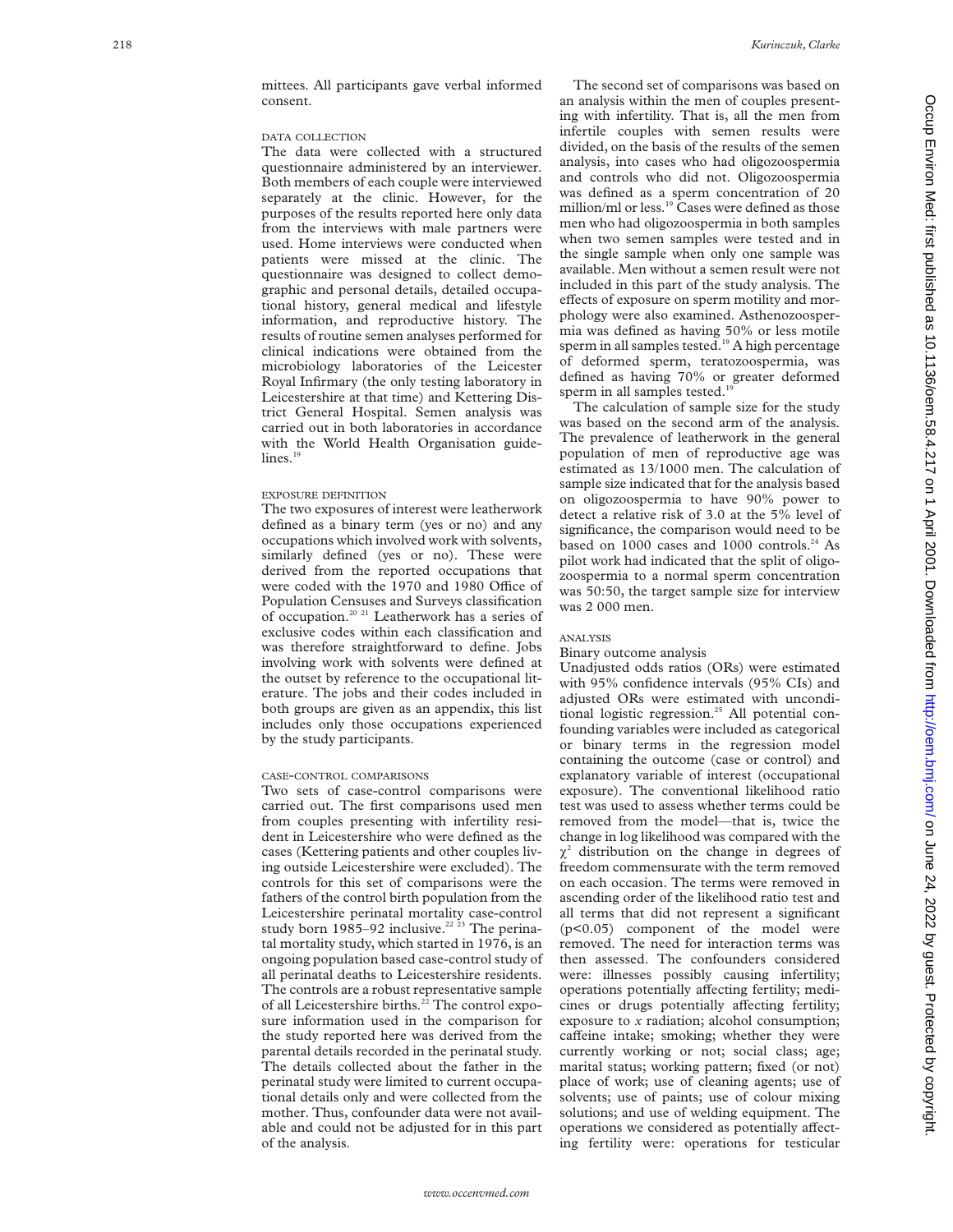*Table 1 Demographic characteristics of the participants of the male infertility study (n=1906)*

| Age $(y)$ :<br>$18 - 65$<br>Range<br>Mean<br>31.4<br>5.96<br><b>SD</b><br>% Aged 20-44<br>96.7<br>Marital status:<br>Married<br>1590<br>83.4<br>300<br>15.7<br>Living together<br>Not living together<br>16<br>0.9<br>Place of birth:<br>79.7<br>United Kingdom<br>1520<br>Africa<br>193<br>10.1<br>118<br>6.2<br>India, Pakistan, and Bangladesh<br>Elsewhere<br>75<br>4.0<br>Current employment:<br>91.7<br>Working<br>1747<br>7.5<br>143<br>Unemployed<br>Student<br>0.6<br>12.<br>Retired<br>0.2<br>4<br>Area of residence*:<br>1606<br>Leicestershire<br>83.4<br>Northamptonshire<br>259<br>13.6<br>Elsewhere<br>41<br>2.2<br>Social class (1980 classification) <sup>21</sup> :<br>T<br>135<br>7.1<br>$_{\text{II}}$<br>435<br>22.8<br>193<br>10.1<br><b>IIIN</b><br><b>IIIM</b><br>758<br>39.8<br>IV<br>322<br>16.9<br>V<br>48<br>2.5<br>Armed forces and students<br>12.<br>0.6<br>3<br>0.2<br>Never worked | <i>Characteristics</i> | $\boldsymbol{n}$ | $\frac{0}{0}$ |  |
|---------------------------------------------------------------------------------------------------------------------------------------------------------------------------------------------------------------------------------------------------------------------------------------------------------------------------------------------------------------------------------------------------------------------------------------------------------------------------------------------------------------------------------------------------------------------------------------------------------------------------------------------------------------------------------------------------------------------------------------------------------------------------------------------------------------------------------------------------------------------------------------------------------------------|------------------------|------------------|---------------|--|
|                                                                                                                                                                                                                                                                                                                                                                                                                                                                                                                                                                                                                                                                                                                                                                                                                                                                                                                     |                        |                  |               |  |
|                                                                                                                                                                                                                                                                                                                                                                                                                                                                                                                                                                                                                                                                                                                                                                                                                                                                                                                     |                        |                  |               |  |
|                                                                                                                                                                                                                                                                                                                                                                                                                                                                                                                                                                                                                                                                                                                                                                                                                                                                                                                     |                        |                  |               |  |
|                                                                                                                                                                                                                                                                                                                                                                                                                                                                                                                                                                                                                                                                                                                                                                                                                                                                                                                     |                        |                  |               |  |
|                                                                                                                                                                                                                                                                                                                                                                                                                                                                                                                                                                                                                                                                                                                                                                                                                                                                                                                     |                        |                  |               |  |
|                                                                                                                                                                                                                                                                                                                                                                                                                                                                                                                                                                                                                                                                                                                                                                                                                                                                                                                     |                        |                  |               |  |
|                                                                                                                                                                                                                                                                                                                                                                                                                                                                                                                                                                                                                                                                                                                                                                                                                                                                                                                     |                        |                  |               |  |
|                                                                                                                                                                                                                                                                                                                                                                                                                                                                                                                                                                                                                                                                                                                                                                                                                                                                                                                     |                        |                  |               |  |
|                                                                                                                                                                                                                                                                                                                                                                                                                                                                                                                                                                                                                                                                                                                                                                                                                                                                                                                     |                        |                  |               |  |
|                                                                                                                                                                                                                                                                                                                                                                                                                                                                                                                                                                                                                                                                                                                                                                                                                                                                                                                     |                        |                  |               |  |
|                                                                                                                                                                                                                                                                                                                                                                                                                                                                                                                                                                                                                                                                                                                                                                                                                                                                                                                     |                        |                  |               |  |
|                                                                                                                                                                                                                                                                                                                                                                                                                                                                                                                                                                                                                                                                                                                                                                                                                                                                                                                     |                        |                  |               |  |
|                                                                                                                                                                                                                                                                                                                                                                                                                                                                                                                                                                                                                                                                                                                                                                                                                                                                                                                     |                        |                  |               |  |
|                                                                                                                                                                                                                                                                                                                                                                                                                                                                                                                                                                                                                                                                                                                                                                                                                                                                                                                     |                        |                  |               |  |
|                                                                                                                                                                                                                                                                                                                                                                                                                                                                                                                                                                                                                                                                                                                                                                                                                                                                                                                     |                        |                  |               |  |
|                                                                                                                                                                                                                                                                                                                                                                                                                                                                                                                                                                                                                                                                                                                                                                                                                                                                                                                     |                        |                  |               |  |
|                                                                                                                                                                                                                                                                                                                                                                                                                                                                                                                                                                                                                                                                                                                                                                                                                                                                                                                     |                        |                  |               |  |
|                                                                                                                                                                                                                                                                                                                                                                                                                                                                                                                                                                                                                                                                                                                                                                                                                                                                                                                     |                        |                  |               |  |
|                                                                                                                                                                                                                                                                                                                                                                                                                                                                                                                                                                                                                                                                                                                                                                                                                                                                                                                     |                        |                  |               |  |
|                                                                                                                                                                                                                                                                                                                                                                                                                                                                                                                                                                                                                                                                                                                                                                                                                                                                                                                     |                        |                  |               |  |
|                                                                                                                                                                                                                                                                                                                                                                                                                                                                                                                                                                                                                                                                                                                                                                                                                                                                                                                     |                        |                  |               |  |
|                                                                                                                                                                                                                                                                                                                                                                                                                                                                                                                                                                                                                                                                                                                                                                                                                                                                                                                     |                        |                  |               |  |
|                                                                                                                                                                                                                                                                                                                                                                                                                                                                                                                                                                                                                                                                                                                                                                                                                                                                                                                     |                        |                  |               |  |
|                                                                                                                                                                                                                                                                                                                                                                                                                                                                                                                                                                                                                                                                                                                                                                                                                                                                                                                     |                        |                  |               |  |
|                                                                                                                                                                                                                                                                                                                                                                                                                                                                                                                                                                                                                                                                                                                                                                                                                                                                                                                     |                        |                  |               |  |
|                                                                                                                                                                                                                                                                                                                                                                                                                                                                                                                                                                                                                                                                                                                                                                                                                                                                                                                     |                        |                  |               |  |
|                                                                                                                                                                                                                                                                                                                                                                                                                                                                                                                                                                                                                                                                                                                                                                                                                                                                                                                     |                        |                  |               |  |
|                                                                                                                                                                                                                                                                                                                                                                                                                                                                                                                                                                                                                                                                                                                                                                                                                                                                                                                     |                        |                  |               |  |
|                                                                                                                                                                                                                                                                                                                                                                                                                                                                                                                                                                                                                                                                                                                                                                                                                                                                                                                     |                        |                  |               |  |
|                                                                                                                                                                                                                                                                                                                                                                                                                                                                                                                                                                                                                                                                                                                                                                                                                                                                                                                     |                        |                  |               |  |
|                                                                                                                                                                                                                                                                                                                                                                                                                                                                                                                                                                                                                                                                                                                                                                                                                                                                                                                     |                        |                  |               |  |
|                                                                                                                                                                                                                                                                                                                                                                                                                                                                                                                                                                                                                                                                                                                                                                                                                                                                                                                     |                        |                  |               |  |

\*Residence defined on the basis of postcode and address.

adenoma and testicular torsion; prostatectomy; bladder lesion excision; bowel excision or resection; colectomy; inguinal hernia repair; hydrocoele excision; orchidopexy (unilateral or bilateral); unilateral orchidectomy; renal transplant; and varicocele excision.

#### *Continuous outcome analysis*

The values of the results from the semen analysis were compared by occupational exposure group. Because individual men had multiple semen samples multilevel modelling was used to estimate the change in sperm concentration, motility, and deformity associated with exposure, having adjusted for the effects of other factors of interest.26 For the analysis of the skewed sperm concentration data a log. (+1) transformation was used to normalise the data. The motility and morphology data were near normal and did not require transformation. The level 1 residuals were checked and found to be approximately normally distributed for all three parameters.

#### *Statistical inference*

Like most epidemiological investigations, our study was not large enough to estimate small effects with high precision. Thus, 95% CIs

*Table 2 Comparison of the men from couples presenting with infertility (cases, n=1606) with the perinatal controls (n=1013) for exposure to leatherwork and work with solvents in the current (or most recent) job; Leicestershire residents only*

|                     | Cases            |      |                  | Controls |      |                |         |
|---------------------|------------------|------|------------------|----------|------|----------------|---------|
| Exposure            | $\boldsymbol{n}$ | $\%$ | $\boldsymbol{n}$ | $\%$     | OR   | 95% CI         | p Value |
| Leatherwork:        |                  |      |                  |          |      |                |         |
| N <sub>0</sub>      | 1592             | 99.1 | 1005             | 99.2     | $1*$ |                |         |
| Yes                 | 14               | 0.87 | 8                | 0.79     | 1.10 | $0.46$ to 2.63 | 0.99    |
| Work with solvents: |                  |      |                  |          |      |                |         |
| No                  | 1458             | 90.8 | 957              | 94.5     | $1*$ |                |         |
| Yes                 | 148              | 9.2  | 56               | 5.5      | 1.73 | 1.26 to 2.38   | < 0.001 |

\*Baseline comparison group.

were often relatively wide and included regions of clinically relevant increased and decreased risk or no effect. This presents an interpretational difficulty. To assist interpretation we used a simple Bayesian method described by Burton *et al.*<sup>27</sup> <sup>28</sup> In effect we estimated the posterior probability that the true OR was 2.0 or greater. This particular threshold value (2.0) was chosen as it was thought to be an OR that would reflect an effect of clinically important magnitude worth observing. If the calculated probability is small it suggests that there is unlikely to be an aetiological effect of clinically relevant magnitude. These results are quoted as percentages to avoid confusion with p values derived from significance testing.

#### **Results**

Of the 2154 men from couples presenting with infertility eligible for inclusion during the study period 1906 were interviewed; a response of 88.5%. The demographic characteristics of the study participants are given in table 1.

As the Leicestershire resident participants (n=1606) were derived from a geographically defined population their characteristics could be compared with 1991 Leicestershire census data.<sup>29</sup> The main differences were that a greater proportion of the study participants were married compared with the general population of men aged 20–44 (84.7% *v* 56.7%). Fewer of the study participants were born in the United Kingdom than the general population (77.1% *v* 90.9%) and more were born in Africa or the Indian subcontinent (18.8% *v* 5.9%).

In total there were 26 men who were current leatherworkers or were recently unemployed leatherworkers. One worked in a tannery; one worked in coat and jacket fabrication; two worked in handbag manufacture; and the remaining 22 worked in shoe manufacture. At the time of interview 22 were currently employed, one had been unemployed for 1 month, one for 4 months, one for 6 and one for 12 months. That is, they had all had relatively recent exposure to leatherwork. Four of the leatherworkers did not have a semen analysis result available. In total 71 men currently worked or had worked at some stage in the past as leatherworkers (ever leatherworker) and had at least one semen analysis result available.

Overall 153 men with semen results had a current (or most recent) occupation which fell into the category of work involving possible exposure to solvents (solvent work) and 285 men worked in these occupations either currently or at some stage in the past (ever solvent work).

### COMPARISONS WITH CONTROLS FROM THE PERINATAL MORTALITY SURVEY

The cases for comparisons with the controls from the perinatal mortality survey were defined as all 1606 Leicestershire male residents in the infertility study population. The controls comprised the 1013 Leicestershire resident fathers of the perinatal mortality study controls born 1985–92 who did not have a history of infertility (table 2)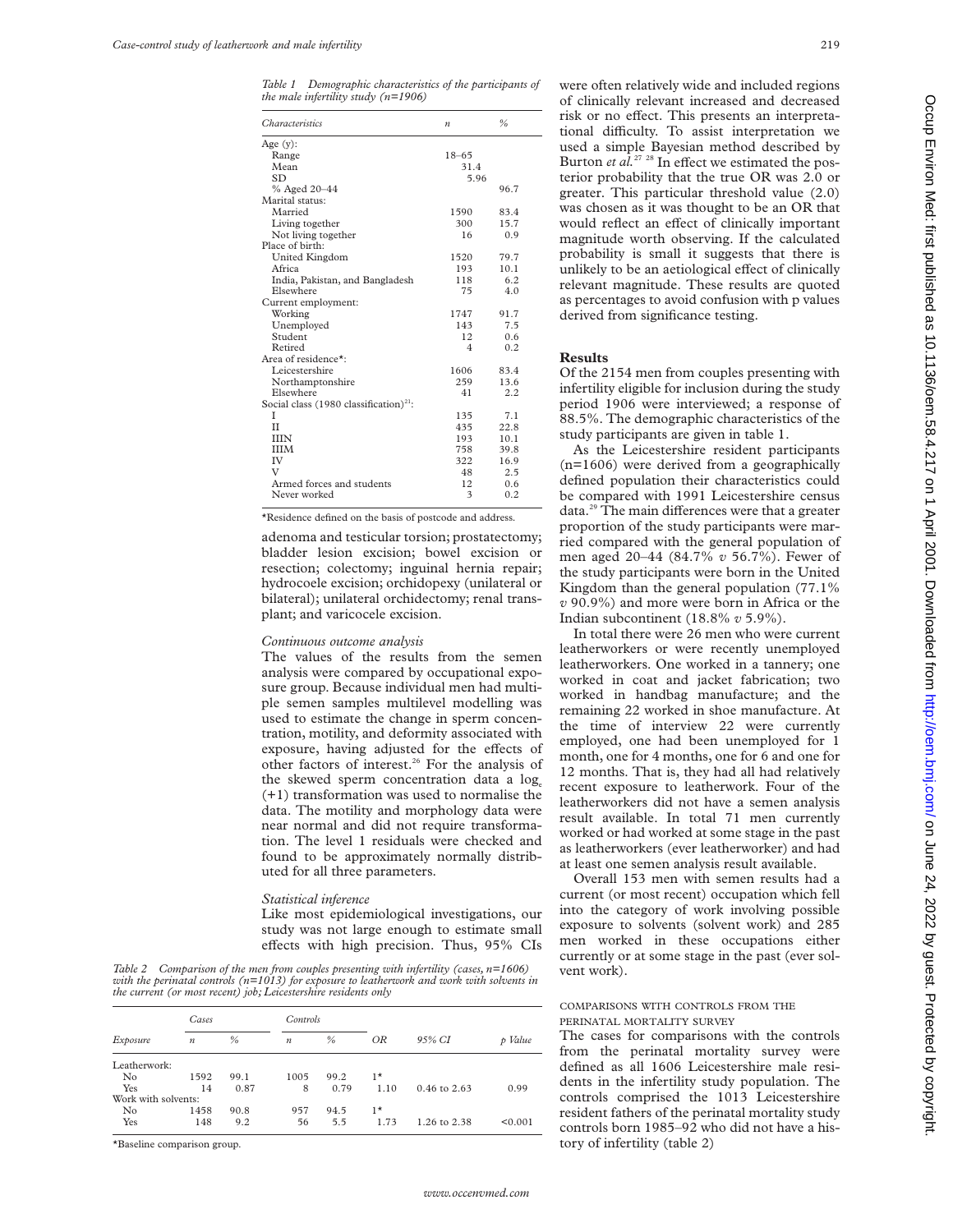*Table 3 Adjusted ORs for oligozoospermia, asthenozoospermia, and teratozoospermia and leatherwork (current or most recent job) (n=1580)*

| Exposure (yes v no)                  | Adjusted†<br>ΟR | 95% CI           | p Value |
|--------------------------------------|-----------------|------------------|---------|
| Oligozoospermia:                     |                 |                  |         |
| Leatherwork (current or most recent) | 1.20            | 0.43 to 3.33     | 0.73    |
| Surgical operations <sup>*</sup>     | 2.43            | 1.64 to 3.62     | < 0.001 |
| Social class III: rest               | 1.35            | 1.07 to 1.71     | 0.013   |
| Leicestershire resident              | 2.02            | 1.37 to 2.96     | < 0.001 |
| Asthenozoospermia:                   |                 |                  |         |
| Leatherwork (current or most recent) | 0.46            | $0.17$ to $1.28$ | 0.14    |
| Surgical operations <sup>*</sup>     | 2.02            | 1.37 to 2.99     | < 0.001 |
| Leicestershire resident              | 2.15            | 1.59 to 2.91     | < 0.001 |
| Teratozoospermia:                    |                 |                  |         |
| Leatherwork (current or most recent) | 1.65            | $0.37$ to $7.30$ | 0.51    |
| Surgical operations*                 | 2.20            | 1.23 to 3.93     | 0.008   |
| Social class III: rest               | 0.89            | 0.60 to 1.31     | 0.55    |
| Leicestershire resident              | 1.13            | 0.64 to 1.99     | 0.67    |

\*Surgical operations which may potentially impair fertility.

†Each OR listed for each subheading was adjusted for the effects of all other factors listed under that subheading.

> The OR for the comparison between cases and controls for exposure to current (most recent) leatherwork was 1.10 (95% CI 0.46 to 2.63; p=0.99); this was not significant. The OR for current (most recent) work with solvents was 1.73 (95% CI 1.26 to 2.38; p<0.001). This suggests that there was a significant 70% excess risk of presenting for the investigation of infertility associated with work with solvents.

#### CASE-CONTROL COMPARISONS WITHIN MEN FROM COUPLES PRESENTING WITH INFERTILITY *Leatherwork*

These analyses were based on the 1580 male infertility study participants, regardless of place of residence, who had at least one semen sample tested. Of these, 367 were defined as cases with oligozoospermia and 1213 as controls without. Five (1.35%) of the cases were leatherworkers in their current (or most recent) job, as were 17 (1.4%) of the controls (unadjusted OR 0.97; 95% CI 0.36 to 2.65; p=0.84). The adjusted ORs are given in table 3.

Having adjusted for the factors listed compared with non-leatherworkers, leatherworkers were 20% (OR 1.20; 95% CI 0.43 to 3.33; p=0.73) more likely to present with oligozoospermia. This result was not significant. The probability that the true relative risk was 2.0 or greater was 17%. This indicates that there was less than a one in five chance that leatherwork leads to a twofold increase, or greater, in the risk of oligozoospermia.

Of the 1580 men included in the analysis 704 (44.6%) had asthenozoospermia. Five of the 704 (0.71%) with asthenozoospermia were leatherworkers as were 17 of the 876 (1.94%) who had normal sperm motility (unadjusted OR 0.36; 95% CI 0.14 to 0.96; p=0.046). The adjusted OR was 0.46 (95% CI 0.17 to 1.28; p=0.14) and was not significant (table 3). There was only a 0.2% chance that the true relative risk of asthenozoospermia associated with leatherwork was 2.0 or greater.

Teratozoospermia was present in 108 (6.8%) of the 1580 men with results and two (1.85%) of these were leatherworkers. By comparison 20 (1.36%) of those with normal levels of sperm deformity were leatherworkers (unadjusted OR 1.37; 95% CI 0.32 to 5.91; p=0.99). Table 3 shows that the adjusted OR was 1.65

*Table 4 Semen characteristics for leatherworkers and non-leatherworkers (current or most recent job) (n=1580)*

| <i>Characteristics</i>                      | <b>Leatherworkers</b> | Non-leatherworkers |
|---------------------------------------------|-----------------------|--------------------|
| Sperm concentration $(\times 10^6$ per ml): |                       |                    |
| Men(n)                                      | 22                    | 1558               |
| Mean                                        | 62.0                  | 62.7               |
| SD.                                         | 59.7                  | 63.7               |
| Median                                      | 50.0                  | 47.5               |
| Range                                       | $0 - 239$             | $0 - 565$          |
| Sperm motility:                             |                       |                    |
| Men(n)                                      | 22                    | 1558               |
| Mean $(\% )$                                | 51                    | 48                 |
| SD(%)                                       | 23.5                  | 22.2               |
| Median $(\% )$                              | 56                    | 40                 |
| Range $(\% )$                               | $0 - 92.5$            | $0 - 95$           |
| Sperm deformity:                            |                       |                    |
| Men(n)                                      | 20                    | 1560               |
| Mean $(\% )$                                | 35                    | 39                 |
| SD(%)                                       | 19.1                  | 20.6               |
| Median $(\% )$                              | 37.5                  | 38                 |
| Range $(\% )$                               | $0 - 78.0$            | $0 - 98$           |

(95% CI 0.37 to 7.30; p=0.51), which suggests that leatherwork was associated with a 65% excess risk of teratozoospermia, although this result was not significant. There was a 43% chance that the true relative risk was 2.0 or greater and a 23% chance that it was 3.0 or greater.

Table 4 gives the results of the semen analysis comparing leatherworkers and nonleatherworkers. On the basis of these univariate results there was little evidence of a difference in sperm concentration, motility or deformity between the two groups.

The results of multilevel modelling indicated that having adjusted for the effects of surgical operations which may potentially impair fertility, social class, and place of residence, being a leatherworker was associated with only a 6% reduction (95% CI  $-44%$  to +59%) in sperm concentration compared with not being a leatherworker. Having adjusted for the same factors, comparing leatherworkers with nonleatherworkers, there was an estimated increase in sperm motility of 0.78% (95% CI −8.3% to +9.9%). Similarly, after adjustment there was a 0.84% reduction in sperm deformity (95% CI −9.4% to +7.7%).

Exposure to leatherwork at any stage in their career (ever leatherwork) was also investigated (table 5). Having adjusted for confounders, ever having been a leatherworker was associated with a non-significant 12% reduction (OR 0.88; 95% CI 0.48 to 1.60; p=0.67) in the risk of oligozoospermia. There was only a 0.14% chance that ever being a leatherworker was associated with a true relative risk of 2.0 or greater. The results relating to the risk of asthenozoospermia and teratozoospermia were similar to those for oligozoospermia. Multilevel modelling results indicated that ever being a leatherworker was associated with a 7% increase in sperm concentration (95% CI −21% to +45%); a reduction in sperm motility of 1.3% (95% CI −6.6% to +3.9%); and an estimated increase in sperm deformity of 2.2% (95% CI −2.7% to +7.0%).

# *Work with solvents*

As can be seen from table 6 a current (or most recent) occupation involving work with solvents was associated with a 30% increase in the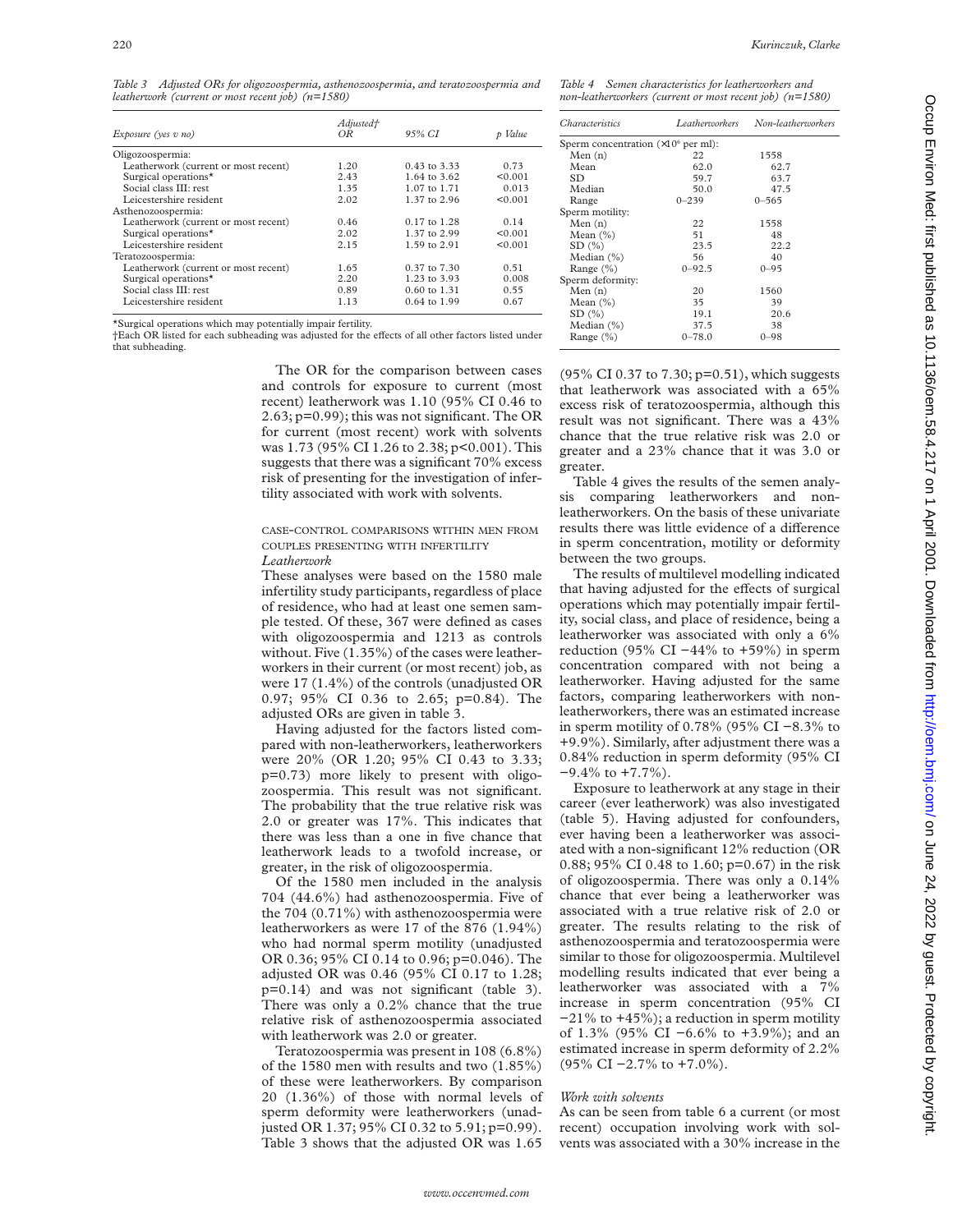*Table 5 Adjusted ORs for oligozoospermia, asthenozoospermia, and teratozoospermia and ever leatherwork with the probability of the true relative risk being*  $\geq$  2.0

| Exposure (yes v no)            | Adjusted OR 95% CI |                         | p Value | Probability that<br>the true RR is<br>$\geq 2.0$ |
|--------------------------------|--------------------|-------------------------|---------|--------------------------------------------------|
| Oligozoospermia <sup>+</sup> : |                    |                         |         |                                                  |
| Ever leatherwork*              | 0.88               | $0.48 \text{ to } 1.60$ | 0.67    | 0.14%                                            |
| Asthenozoospermia‡:            |                    |                         |         |                                                  |
| Ever leatherwork $\star$       | 1.00               | $0.61$ to $1.64$        | 0.99    | $0.3\%$                                          |
| Teratozoospermia\:             |                    |                         |         |                                                  |
| Ever leatherwork $\star$       | 0.88               | $0.32$ to $2.45$        | 0.81    | 7%                                               |
|                                |                    |                         |         |                                                  |

\*Adjusted for surgical operations which may potentially impair fertility, social class, and Leicestershire residence.

†Cases=oligozoospermia, n=367; controls=not oligozoospermia, n=1213.

‡Cases=asthenzoospermia, n=704; controls=not asthenozoospermia, n=876. §Cases=teratozoospermia, n=108; controls=not teratozoospermia, n=1472.

*Table 6 Adjusted ORs for oligozoospermia, asthenozoospermia, and teratozoospermia and current (most recent) work with solvents and ever work with solvents; with the probability of the true relative risk (RR) being*  $\geq$  2.0

|                           |      |                         |         | Probability that<br>the true $\overline{RR}$ is |
|---------------------------|------|-------------------------|---------|-------------------------------------------------|
| Exposure (yes v no)       | OR   | 95% CI                  | p Value | $\geq$ 2.0 (n)                                  |
| Oligozoospermia†:         |      |                         |         |                                                 |
| Solvent work*             | 1.33 | $0.91$ to $1.95$        | 0.14    | 1.5%                                            |
| Ever solvent work $\star$ | 1.20 | $0.91$ to $1.78$        | 0.23    | 0.03%                                           |
| Asthenozoospermia‡:       |      |                         |         |                                                 |
| Solvent work*             | 1.14 | $0.81$ to $1.61$        | 0.44    | $0.1\%$                                         |
| Ever solvent work $\star$ | 1.22 | $0.94$ to $1.58$        | 0.14    | $0.0\%$                                         |
| Teratozoospermia§:        |      |                         |         |                                                 |
| Solvent work*             | 1.14 | $0.60 \text{ to } 2.17$ | 0.71    | 5.1%                                            |
| Ever solvent work $\star$ | 1.17 | $0.71$ to $1.92$        | 0.51    | 2.3%                                            |

\*Adjusted for surgical operations which may potentially impair fertility, social class, and Leicestershire residence.

†Cases=oligozoospermia, n=367; controls=not oligozoospermia, n=1213.

‡Cases=asthenozoospermia, n=704; controls=not asthenozoospermia, n=872.

§Cases=teratozoospermia, n=108; controls=not teratozoospermia, n=1451.

risk of oligozoospermia; a 14% increase in the risk of asthenozoospermia; and a 14% increase in the risk of teratozoospermia. None of these results were significant and it was highly improbable that the true relative risk associated with any of these outcomes was 2.0 or greater. By definition the solvent worker group included leatherworkers; excluding these men had no material effect on the results. The adjusted multilevel modelling results showed that compared with non-solvent workers, solvent workers experienced an 8.0% reduction (95% CI −25% to +15%) in sperm concentration; a 1.4% reduction (95% CI  $-5.0\%$  to  $+2.3\%$ ) in sperm motility; and a 0.4% increase (95% CI −3.1% to +3.8%) in sperm deformity. Table 6 shows that the results relating to ever having worked with solvents were similar to the results for current (or most recent) work.

The adjusted results from the multilevel modelling showed that compared with never solvent workers, ever solvent workers experienced a 1.0% reduction (95% CI −16% to +17%) in sperm concentration; a 1.6% reduction (95% CI −4.5% to +1.3%) in sperm motility; and a 1.2% increase (95% CI −1.5% to +3.9%) in sperm deformity.

# **Discussion**

# LEATHERWORK

The results of this large case-control comparison with fertile controls suggest that men employed as leatherworkers are not at an increased risk of presenting, with their partner, for the investigation of infertility. We have two caveats to this conclusion. Firstly, the effects of confounders were not adjusted for. However, given the minimal effect of confounding found in those analyses in which we were able to make adjustments it seems likely that such an adjustment would have made little material difference to our inferences. Our second caveat is that as factors related to the decision to seek medical care may be associated with occupation the use of only men from infertile couples as cases, without including those who did not present for medical care, may have led to case selection bias. The effects of this potential bias would be to shrink the OR estimate towards the null.

Although there is a possibility that leatherwork was associated with an increase in the risk of oligozoospermia, this possibility was very small indeed. The results of this study clearly show the difficulty of concluding, with certainty, that there is no increase in the risk of a disease associated with an exposure. However, the Bayesian method described by Burton *et*  $a^{27}$ <sup>28</sup> is helpful in that it allows the estimation of the chance that the true value of an OR exceeds a certain threshold value which is chosen as one being of clinical importance. In the case of the result associated with oligozoospermia there was only a 17% chance that the true OR was 2.0 or greater. In other words, although this possibility cannot be formally excluded, the odds in favour of a lesser effect are greater than 4:1.

The findings relating to the risk of teratozoospermia was the only one of concern in relation to leatherwork. Although not significant the result suggests that leatherworkers may be at a 65% increased risk of teratozoospermia compared with other men. Furthermore, the Bayesian analysis indicated that there was a 43% chance that the true OR was 2.0 or greater. By contrast, the analysis based on the actual values from the semen analysis did not indicate a difference between leatherworkers and other men in the mean or median values for the proportion of deformed sperm. Interestingly, by contrast, Bigelow *et al*<sup>30</sup> detected differences in semen parameters analysed as continuous variables associated with particular workplace exposures which were not identified in a binary outcome analysis; leatherwork was not one of these exposures. However, in the absence of an important increase in the risk of presenting with infertility the evidence relating to teratozoospermia is not compelling, although it probably merits further investigation. Furthermore, if leatherwork is a risk factor for teratozoospermia, exposure to solvents does not seem to be the explanation for this. Overall, our findings should provide reassurance to the leatherworkers who use leather in manufacturing. Nothing can be concluded from these data about any potential risks related to tanning.

# WORK WITH SOLVENTS

Work in the boot and shoe and leather goods industry is associated with exposure to a wide range of organic solvents. $31$  Animal work has shown adverse effects of glycol ethers on the reproductive function of many species.<sup>32</sup> These effects include "microscopic testicular lesions,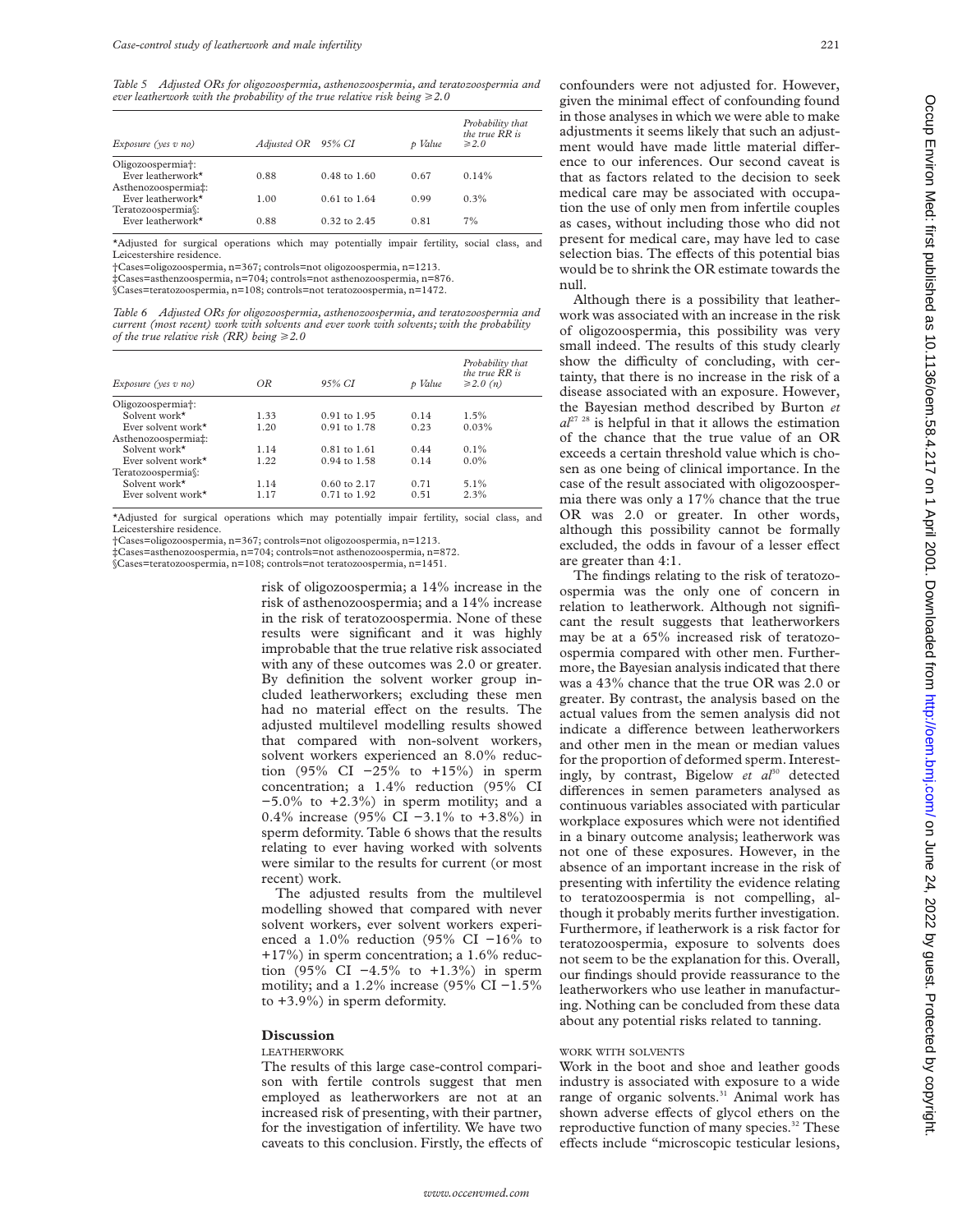testicular atrophy, reduced numbers of late maturation-stage cells, and infertility."32 In particular testicular histology was found to correlate with abnormal sperm morphology.

We investigated the effects of work with solvents on male reproductive function, as we postulated at the outset that if there was an increased risk of oligospermia associated with leatherwork this would be mediated through exposure to solvents. Our results indicate that men currently working in occupations associated with exposure to solvents had a modest (73%), but clinically relevant and significant increased risk of presenting for investigation of infertility. We were, however, unable to adjust this result for the effects of potential confounders and differential reporting between the cases and controls may have led to an overestimate of the OR. By contrast, our other results strongly suggest that work involving exposure to solvents is not a risk factor for oligozoospermia, asthenozoospermia, or teratozoospermia.

The evidence in the scientific literature of the possible effects of organic solvents on male fertility is inconsistent. Sallmén et al<sup>33</sup> and Eskenazi et al<sup>34</sup> found a small but nonsignificant decrease in fecundability associated with use of tetrachloroethylene. In the same study Eskenazi et al<sup>34</sup> found some effects on sperm morphology for dry cleaners but no effect on other sperm parameters. Compared with agricultural and cement workers, Danish painters were found to have an increased risk of infertility.35 By contrast Sallmén *et al* found little evidence of an effect on time to pregnancy for painters.<sup>33</sup>

Our finding of an increase in the risk of male infertility associated with occupations involving solvents taken as a group is in keeping with the overall findings of Sallmén *et al.*<sup>33</sup> They found some evidence, although the role of chance was not excluded, that paternal exposure to organic solvents is associated with decreased fertility as assessed in a retrospective time to pregnancy study in which all couples conceived at least once.

The effects of solvents on sperm quality have also been investigated, again with some inconsistent and inconclusive findings. Welch *et al*<sup>36</sup> found that compared with controls, painters were nearly three times more likely to have oligospermia and Ratcliffe *et al*<sup>37</sup> found that metal cast workers were at nearly a twofold increased risk of oligospermia. Neither of these results was significant and cigarette smoking was the only confounder adjusted for. Veulemans et al<sup>3</sup> described similar findings. Chia et al<sup>39</sup> reported that sperm density was lower in employees in the electronics industry who were exposed to high concentrations of trichloroethylene; whereas in a smaller study, Rasmussen *et al*<sup>40</sup> found no effect on semen parameters for metal degreasers exposed to trichloroethylene. Plastics workers exposed to styrene were found to have an increase in the number of abnormal sperm.<sup>41</sup>

In our study a wide range of occupations with possible exposure to solvents was investigated. Exposure misclassification is likely to have occurred and there was a combination of occupations with high and low levels of exposure. Indeed, job title as used in this study has been criticised as an imprecise measure of exposure to specific agents in the workplace, $42$  although other investigators advocate this approach.<sup>43</sup> Thus, although a relation was not found between those occupations defined in this study as work with solvents and abnormal semen findings, the possibility remains that this was a false negative finding resulting from misclassification. Indeed, the finding that work with solvents may increase the risk of presenting with infertility supports the view that we simply failed to detect the mechanism by which exposure to solvents operates to adverse effect and further investigation is recommended to clarify this issue.

#### **Conclusions**

There was little evidence to support the hypotheses that leatherwork is associated either with an increased risk of presenting with infertility or oligospermia. Overall, these findings are reassuring for workers who use leather in manufacturing. There is some, although far from compelling, evidence that leatherwork may be a risk factor for teratozoospermia. Although workers with solvents seemed to be at an increased risk of presenting with infertility, this did not seem to be mediated through direct effects on semen quality as measured in standard semen analysis tests.

We thank the Health and Safety Executive who funded this study and the Wellcome Trust who provided the research train-ing fellowship for JJK. The analysis was finally completed while JJK was funded by the Australian National Health and Medical Research Council (grant 96/3209). We also thank the study interviewers Lesley Parr, Sue Pittam, Linda Jones, Anne Peel, Mark Peel, Mary Mustin, and Elaine Metcalf. Our thanks also go to the study subjects, who generously agreed to participate; the clinic and consultant staff who facilitated our access to patients; and Elizabeth Draper who provided access to the perinatal mortality study control data.

#### **Appendix: O Yce of Populations, Censuses and Surveys (OPCS) codes**

- (1) Codes defining leatherwork using the 1970 OPCS classification of occupation<sup>2</sup>
- 061 Shoemakers and shoe repairers 062 Cutters, lasters, sewers, footwear and related workers
- 063 Leather products makers nec\*
- (2) Codes defining work with solvents using the 1970 OPCS classification of occupation<sup>2</sup>
- 012 Chemical production process workers nec\*
- 061 Shoemakers and shoe repairers
- 062 Cutters, lasters, sewers, footwear and related workers
- 063 Leather products makers nec\*
- 070 Dyers of textiles
- 071 Textile fabrics and related products makers and examiners nec\*
- 087 Printers (so described)
- 088 Printing workers nec\*
- 089 Workers in rubber
- 090 Workers in plastics
- 099 Aerographers, paint sprayers
- 100 Painters, decorators nec\*
- 101 Coach painters (so described)
- 204 Chemists†
- 
- 219 Laboratory assistants, technicians (3) Codes defining leatherwork using the 1980 OPCS
- classification of occupation<sup>21</sup>
- 08401 Foremen: Tannery production workers 08402 Foremen: Shoe repairers
- 
- 08403 Foremen: Leather cutters and sewers, footwear lasters, makers, finishers
- 08404 Foremen: Other making and repairing, leather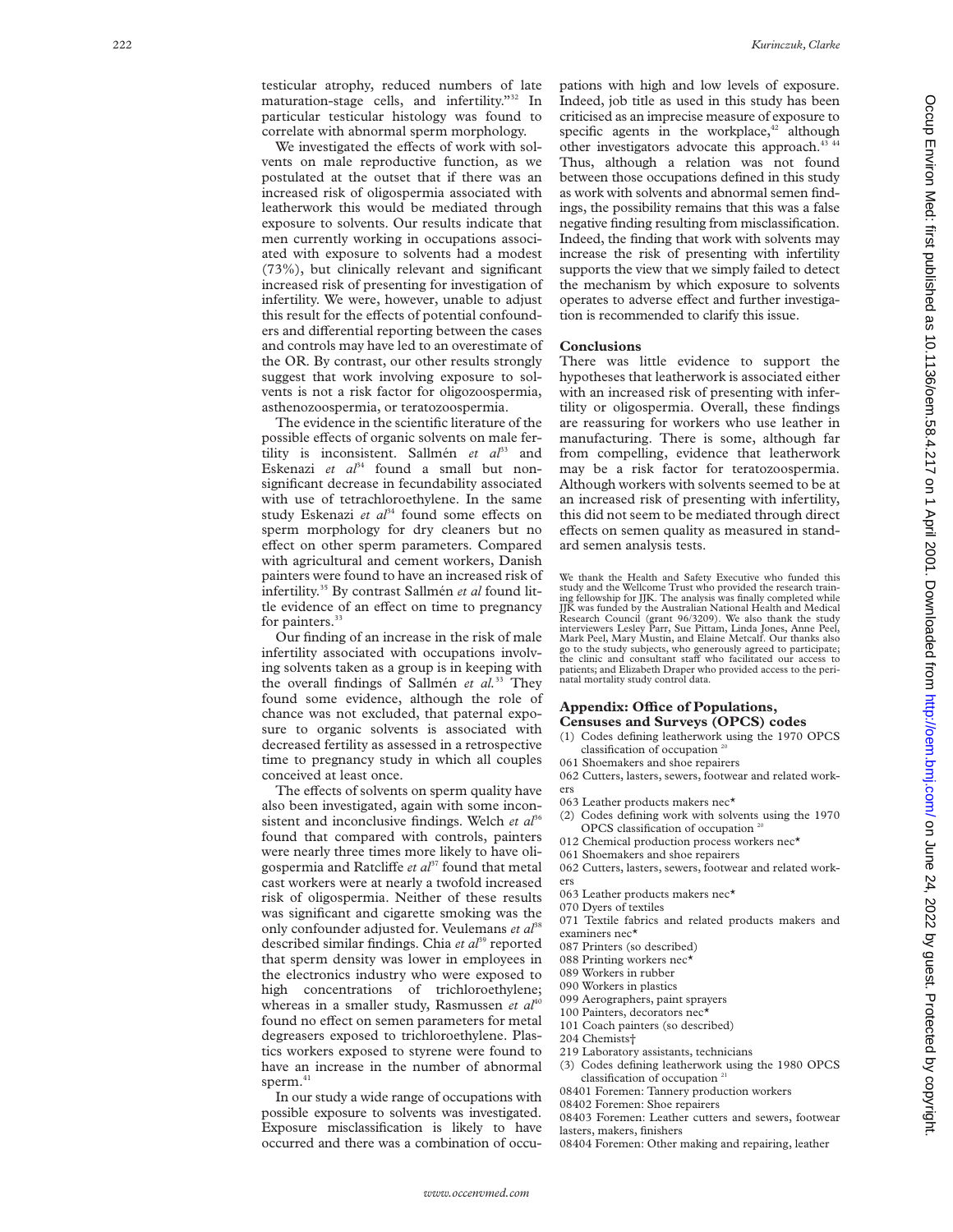Occup Environ Med: first published as 10.1136/oem 58.4.217 on 1 April 2001. Downloaded from http://oem.bmj.com/ on June 24, 2022 by guest. Protected by copyright On June 24, 2022 by guest by guest. Protected by guest and a 10.120 published as 10.111260.1.1500. Downloaded from thin, journline as 10.11366. Protected by copyrighting as 10.1136/oem. Downloaded from thin, journline and

|  | 08501 Workers: Tannery production workers |  |
|--|-------------------------------------------|--|
|  |                                           |  |

- 08502 Workers: Shoe repairers
- 08503 Workers: Leather cutters and sewers, footwear lasters, makers, finishers
- 10707 All others in making and repairing leather
- (4) Codes defining work with solvents using the 1980 OPCS classification of occupation<sup>2</sup>
- 08401 Foremen: Tannery production workers
- 08402 Foremen: Shoe repairers
- 08403 Foremen: Leather cutters and sewers, footwear lasters, makers, finishers
- 08404 Foremen: Other making and repairing, leather
- 08501 Workers: Tannery production workers
- 08502 Workers: Shoe repairers
- 08503 Workers: Leather cutters and sewers, footwear lasters, makers, finishers
- 10707 All others in making and repairing leather
- 16002 General labourers: Chemical and allied trades
- 15902 Foremen: Chemical and allied trades
- 13801 Laboratory assistants
- 13804 Inspectors, viewers, examiners: Rubber goods
- 13805 Inspectors, viewers, examiners: Plastic goods
- 13807 Inspectors, sorters in paper production, process-
- ing and printing
- 13808 Assemblers in paper production, processing and printing
- 
- 13809 Assemblers (plastic goods)
- 13604 Foremen: Rubber goods
- 13605 Foremen: Plastic goods
- 13405 Foremen: Assemblers plastic goods
- 13404 Foremen: Assemblers paper production, processing and printing
- 13301 Painters, decorators, french polishers pottery decorators
- 13302 Painters, decorators, french polishers coach painters (so described)
- 13303 Painters, decorators, french polishers other paint sprayers
- 13304 Painters, decorators, french polishers painters and decorators nec\*, french polishers
- 13201 Foremen: Pottery decorators
- 13202 Foremen: Coach painters (so described)
- 13203 Foremen: Other paint sprayers
- 13204 Foremen: Painters and decorators nec\*, french polishers
- 10709 All others in making and repairing paper goods and printing
- 10710 All others in making and repairing rubber
- 10711 All others in making and repairing plastic
- 10001 Painting workers, screen and block printers compositors
- 10002 Painting workers, screen and block printers electrotypers, stereotypers, printing plate and cylinder preparers
- 10003 Painting workers, screen and block printers printing machine minders and assistants
- 10004 Painting workers, screen and block printers screen and block printers
- 10005 Painting workers, screen and block printers printers (so described)
- 09901 Foremen printing compositors
- 09902 Foremen printing electrotypers, stereotypers, printing plate and cylinder preparers
- 09903 Foremen printing printing machine minders
- and assistants
- 09904 Foremen printing screen and block printers
- 09905 Foremen printing printers (so described)
- 09701 Rubber process workers, moulding machine operators, tyre builders
- 09702 Calender and extruding machine operators,
- moulders (plastics) 09509 Foremen - rubber
- 09510 Foremen plastics
- 
- 09504 Foremen rubber process workers, moulding machine operators, tyre builders
- 09305 Foremen other making and repairing, paper goods and printing
- 08900 Chemical, gas and petroleum process plant operators

*www.occenvmed.com*

- 08800 Foremen chemical processing
- 08707 Textile workers bleachers, dyers, finishers
- 08607 Foremen bleachers, dyers, finishers
- 07503 Launderers, dry cleaners, pressers 05503 Sales assistants - petrol pump, forecourt attend-
- ants
- 05402 Sales supervisor petrol pump, forecourt attendants
- 02801 Chemical engineers
- 02402 Chemical scientists
- \*nec: not elsewhere classified
- †Chemists not pharmacists
- 1 Battista G, Comba P, Orsi D, *et al*. Nasal cancer in leather workers: an occupational disease [editorial]. *J Cancer Res Clin Oncol* 1995;**121**:1–6.
- 2 Pirastu R, Iavarone I, Comba P. Bladder cancer: a selected review of the epidemiological literature [review]. *Annali dell Istituto Superiore di Sanita* 1996;**32**:3–20.
- Garabrant DH, Wegman DH. Cancer mortality among shoe and leather workers in Massachusetts. *Am J Ind Med* 1984;
- **5**:303–14. 4 Coggon D, Pannett B, Osmond C, *et al*. A survey of cancer
- and occupation in young and middle aged men. I. Cancers<br>of the respiratory tract. *Br J Ind Med* 1986;43:332–8.<br>5 Knight JA, Marrett LD, Weir HK. Occupation and risk of<br>germ cell testicular cancer by histological type in
- 6 Marshall EG, Melius JM, London MA,*et al*. Investigation of a testicular cancer cluster using a case-control approach. *Int J Epidemiol* 1990;**19**:269–73.
- 7 Walrath J, Decoufle P, Thomas TL. Mortality among workers in a shoe manufacturing company. *Am J Ind Med* 1987;
- **<sup>12</sup>**:615–23. 8 Scherr PA, Hutchison GB, Neiman RS. Non-Hodgkin's lymphoma and occupational exposure. *Cancer Res* 1992; **52**(suppl 19):S5503–9.
- 9 Fu H, Demers PA, Costantini AS, *et al*. Cancer mortality
- among shoe manufacturing workers: an analysis of two<br>cohorts. *Occup Emviron Med* 1996;**53**:394–8.<br>10 Clarke M, Mason ES. Leatherwork: a possible hazard to
- reproduction. *BMJ* 1985;**290**:1235–7. 11 McDonald AD, McDonald JC. Outcome of pregnancy in leatherworkers. *BMJ* 1986;**292**:979–81. 12 McDonald AD, McDonald JC, Armstrong B, *et al*. Fetal
- death and work in pregnancy. *Br J Ind Med* 1988;**45**:148–
- 57. 13 Clarke M, Mason ES. Shoe manufacture and possible hazard to reproduction. *BMJ* 1988;**296**:466.
- 14 Sallmen M, Lindbohm ML, Kyyronen P, *et al*. Reduced fertility among women exposed to organic solvents. *Am J Ind Med* 1995;**27**:699–713.
- 15 Agnesi R, Valentini F, Mastrangelo G. Risk of spontaneous abortion and maternal exposure to organic solvents in the<br>shoe industry. *Int Arch Occup Environ Health* 1997;**69**:311–<br>16.
- 16 Sanjose S, Roman E, Beral V. Low birth weight and preterm delivery, Scotland, 1981–4: effect of parents' occupation.<br>Lancet 1991;338:428–31.
- 17 Bianchi F, Cianciulli D, Pierini A, *et al.* Congenital malformations and maternal occupation: a registry based case-control study. *Occup Environ Med* 1997;54:223-8.<br>18 Garcia AM, Fletcher T. Maternal occupation in the
- industry and selected congenital malformations. *Occup Environ Med* 1998;**55**:284–6. 19 World Health Organisation. *WHO laboratory manual for the*
- *examination of human semen and semen-cervical mucus inter-*
- action. Cambridge: Cambridge University Press, 1987.<br>20 Office of Populations, Censuses and Surveys. *Classification of*<br>*occupations 1970*. London: The Stationery Office, 1970.
- 21 Office of Population Censuses and Surveys. *Classification of occupations 1980*. London: The Stationery Office, 1980.<br>22 Clarke M, Clayton D. The design and interpretation of
- case-control studies of perinatal mortality. *Am J Epidemiol*
- 1981;113:636–45.<br>
23 Clarke M, Clayton DG, Mason ES, *et al.* Asian mothers' risk<br>
factors for perinatal death the same or different ? A 10<br>
year review of Leicestershire perinatal deaths. *BMJ* 1988;**297**:384–7.
- 24 Breslow NE, Day NE. *Statistical methods in cancer research. Vol II - The design and analysis of cohort studies*. Lyon: Inter-national Agency for Research on Cancer. 1987.
- 25 Clayton D, Hills M. *Statistical models in epidemiology*. Oxford: Oxford University Press, 1993.<br>
26 Goldstein H. *Multilevel modelling in education and social*<br> *research*. London: Charles Griffin, 1987.
- 
- 27 Burton PR. Helping doctors to draw appropriate inferences from the analysis of medical studies. *Stat Med* 1994;**13**: 1699–713.
- 28 Burton PR, Gurrin LC, Campbell MJ. Clinical significance and not statistical significance: a simple Bayesian alterna-tive to p values. *J Epidemiol Community Health* 1998;**52**: 318–23.
- 29 Office of Population Censuses and Surveys. 1991 Census, *County Report: Leicestershire (Part 1 and 2)*. London: The Stationery Office, 1992.
- 30 Bigelow PL, Jarrell J, Young M, *et al*. Association of semen quality and occupational factors: comparison of case-control analysis and analysis of continuous variable. *Fertil Steril* 1998;**69**:11–18.
- 31 Scarpelli A, Miligi L, Costantini AS, *et al*. Exposure to sol-vents in the shoe and leather goods industries. *Int J Epide-miol* 1993;**22**(suppl 2):S46–50.